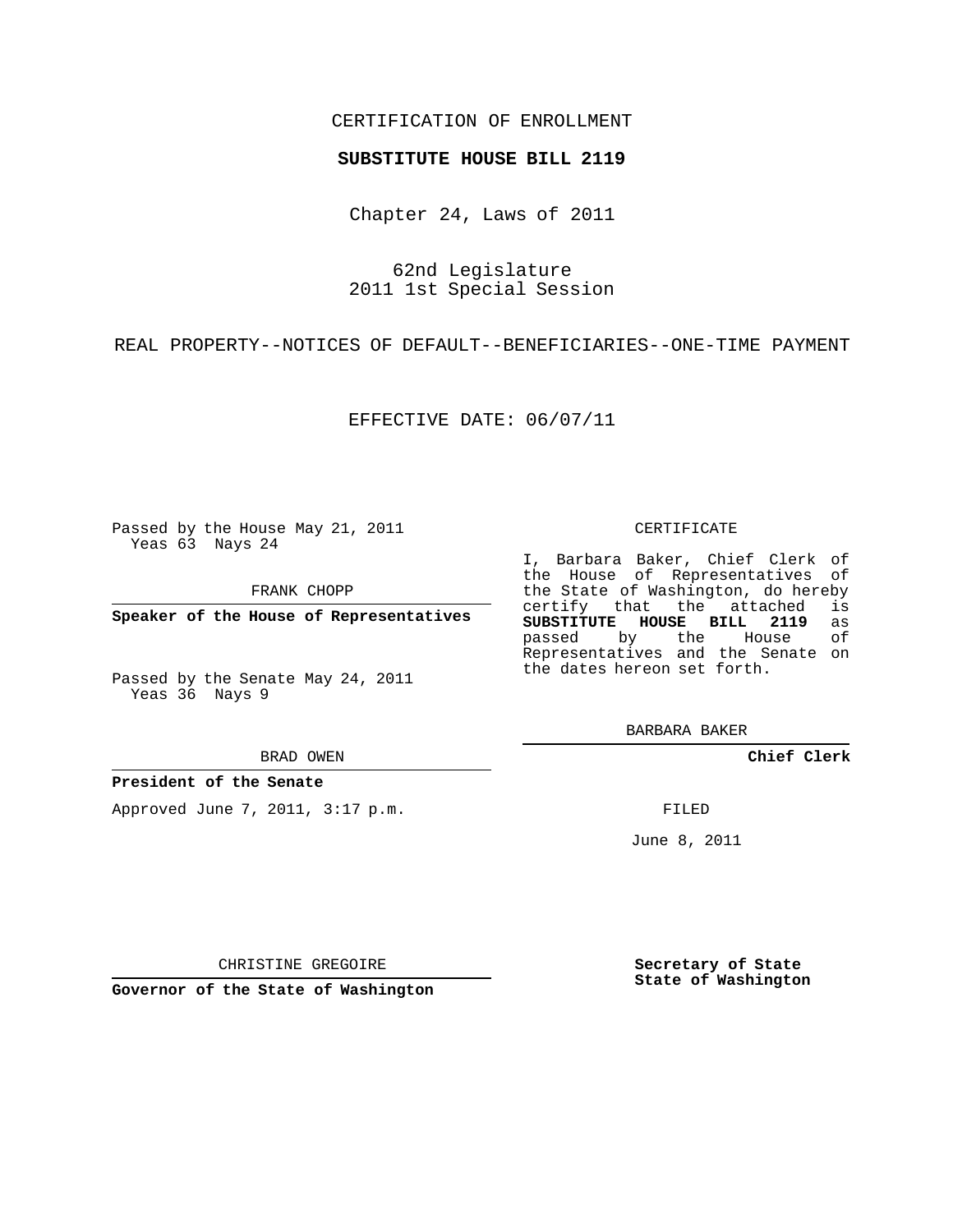# **SUBSTITUTE HOUSE BILL 2119** \_\_\_\_\_\_\_\_\_\_\_\_\_\_\_\_\_\_\_\_\_\_\_\_\_\_\_\_\_\_\_\_\_\_\_\_\_\_\_\_\_\_\_\_\_

\_\_\_\_\_\_\_\_\_\_\_\_\_\_\_\_\_\_\_\_\_\_\_\_\_\_\_\_\_\_\_\_\_\_\_\_\_\_\_\_\_\_\_\_\_

Passed Legislature - 2011 1st Special Session

## **State of Washington 62nd Legislature 2011 1st Special Session**

**By** House Ways & Means (originally sponsored by Representatives Orwall, Hope, Eddy, Hunter, Rodne, and Pedersen)

READ FIRST TIME 05/21/11.

 AN ACT Relating to sums due by beneficiaries for reporting certain 2 notices of default; amending RCW 61.24. ---; and declaring an emergency.

BE IT ENACTED BY THE LEGISLATURE OF THE STATE OF WASHINGTON:

 **Sec. 1.** RCW 61.24.--- and 2011 c 58 s 12 are each amended to read as follows:

 (1) Except as provided in subsection (4) of this section, beginning October 1, 2011, and every quarter thereafter, every beneficiary issuing notices of default, or directing that a trustee or authorized agent issue the notice of default, on owner-occupied residential real property under this chapter must:

 (a) Report to the department the number of owner-occupied residential real properties for which the beneficiary has issued a 13 notice of default during the previous quarter; and

 (b) Remit the amount required under subsection (2) of this section. (2) For each owner-occupied residential real property for which a notice of default has been issued, the beneficiary issuing the notice of default, or directing that a trustee or authorized agent issue the notice of default, shall remit two hundred fifty dollars to the department to be deposited, as provided under RCW 61.24.--- (section